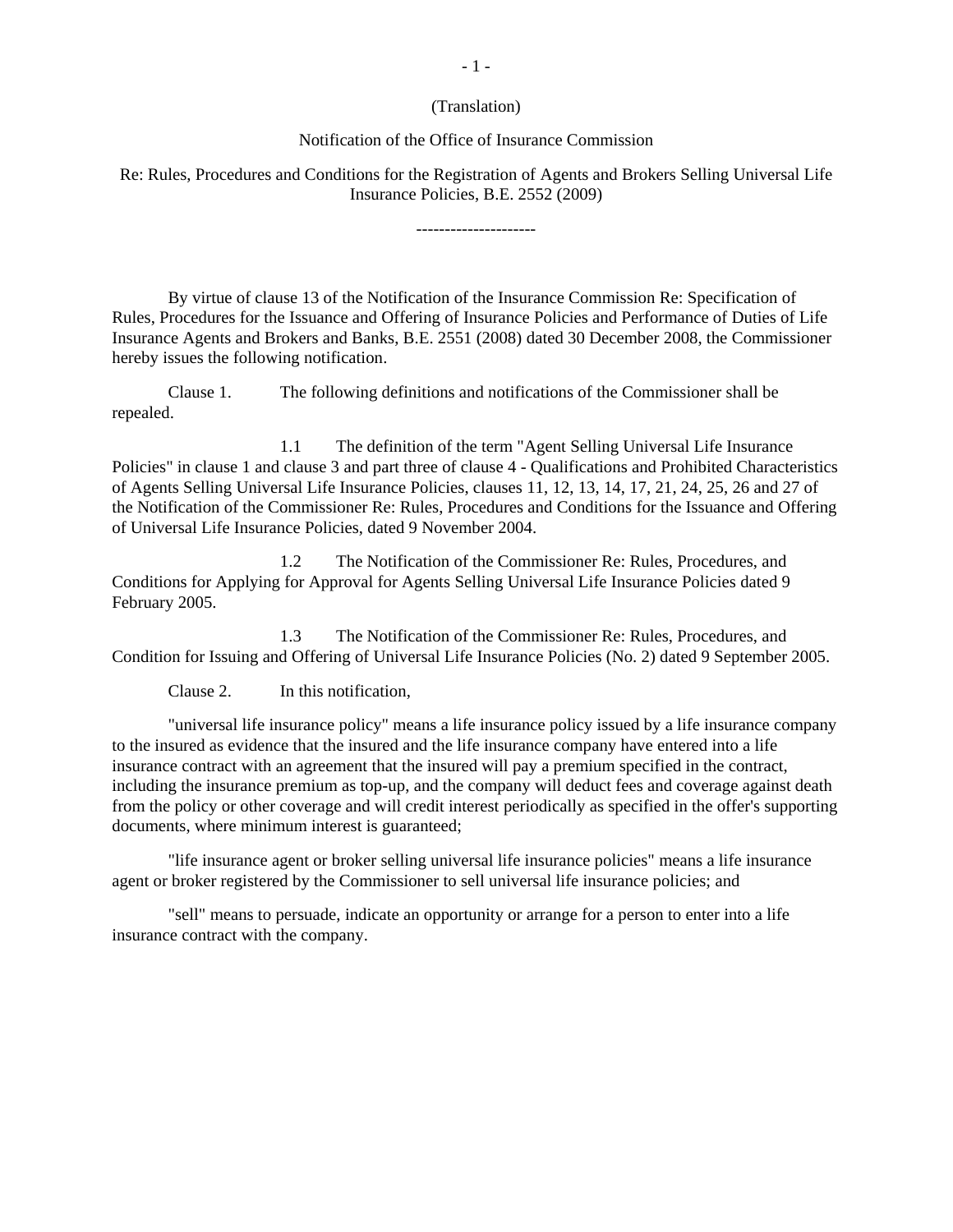Clause 3. Universal life insurance policies may be sold by a life insurance agent or broker selling universal life insurance policies, provided that the company has a duty to ensure that the agent complies with the provisions of the Life Insurance Act, B.E. 2535 (1992), as amended, including notifications, orders and rules relevant thereto.

#### **Part 1**

### **Qualifications and Prohibited Characteristics of Life Insurance Agents or Brokers Selling Universal Life Insurance Policies**

Clause 4. No person shall sell universal life insurance policies unless that person is registered as a life insurance agent or broker selling universal life insurance policies.

Clause 5. An applicant for approval to be a life insurance agent or broker selling universal life insurance polices shall possess the following qualifications.

months.

5.1 Being granted a license as life insurance agent or broker for no less than six

5.2 Being a seller of new individual life insurance, either ordinary or industrial, with a minimum of 15 customers, or the minimum sum insured of no less than 2 million Baht, exclusive of group insurance and single-premium insurance.

5.3 Having passed training on basic knowledge about universal life insurance policies in accordance with the courses approved by the Commissioner no more than two years prior to the date of applying for registration.

Clause 6. Applicants for approval to be a life insurance agent or broker selling universal life insurance policies shall not possess the following prohibited characteristics.

6.1 Having no record of offenses of misrepresentation, fraud or dishonesty under the law on securities and exchange, the law on finance, securities and credit foncier business, the law on commercial banks, the law on life insurance, the law on non-life insurance, or other laws in relation to financial business, whether Thai or foreign laws, within three years before the date of application for approval.

6.2 Having no record of offenses under the law on anti-money laundering and counter-terrorism financing, whether Thai or foreign laws.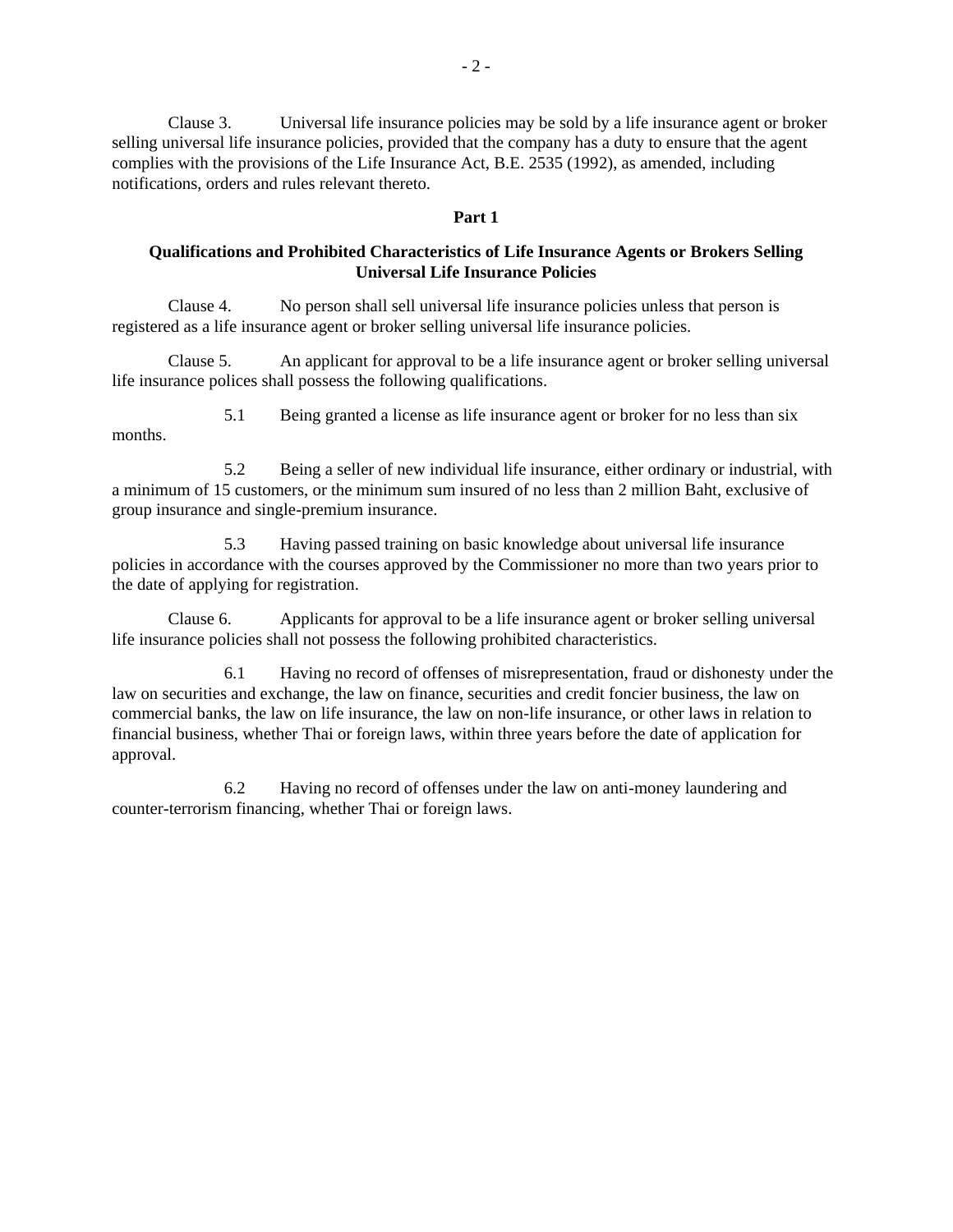6.3 Not having any one of the following records within the period of three years before the date of filing an application for approval:

6.3.1 was convicted by a final judgment or subject to a fine for a dishonest act;

6.3.2 was dismissed, relieved of duty, or forced to leave work for a dishonest

act; or

6.3.3 had a history of work that was of fraudulent or dishonest nature or indicated irresponsibility, failure to preserve customers' interests, or lack of due care, or reflected unfair or unreliable work.

Clause 7. An applicant for registration as a life insurance broker selling universal life insurance policies that is a juristic person, apart from having the required qualifications under the Life Insurance Act, B.E. 2535 (1992), as amended, shall have the following qualifications.

Having employees who are life insurance brokers registered by the Commissioner to sell universal life insurance policies as employees of the juristic person and only those employees may perform their duty to sell universal life insurance policies themselves or on behalf of the juristic person.

### **Part 2**

## **Registration and Renewal of Registration as Life Insurance Agents and Brokers Selling Universal Life Insurance Policies**

Clause 8. Any person wishing to be registered as a life insurance agent or broker selling universal life insurance policies shall file an application with the Commissioner in the form as attached hereto.

The validity of the registration under this notification shall expire on the same day as the expiry date of the life insurance agent license or life insurance broker license, as the case may be.

If any person registered as a life insurance agent or broker selling universal life insurance fails to renew a life insurance agent or broker license, that person shall no longer be a person registered as life insurance agent or broker selling universal life insurance policies under this notification.

Clause 9. If a life insurance agent or broker selling universal life insurance wishes to renew their registration, they shall file an application for renewal with the Commissioner within the specified two months before the expiry date of the registration. The life insurance agent or broker selling universal life insurance policies shall present a certificate to the Commissioner to show that they have successfully undergone training in relation to universal life insurance policies no more than two years before the date of application to renew the registration.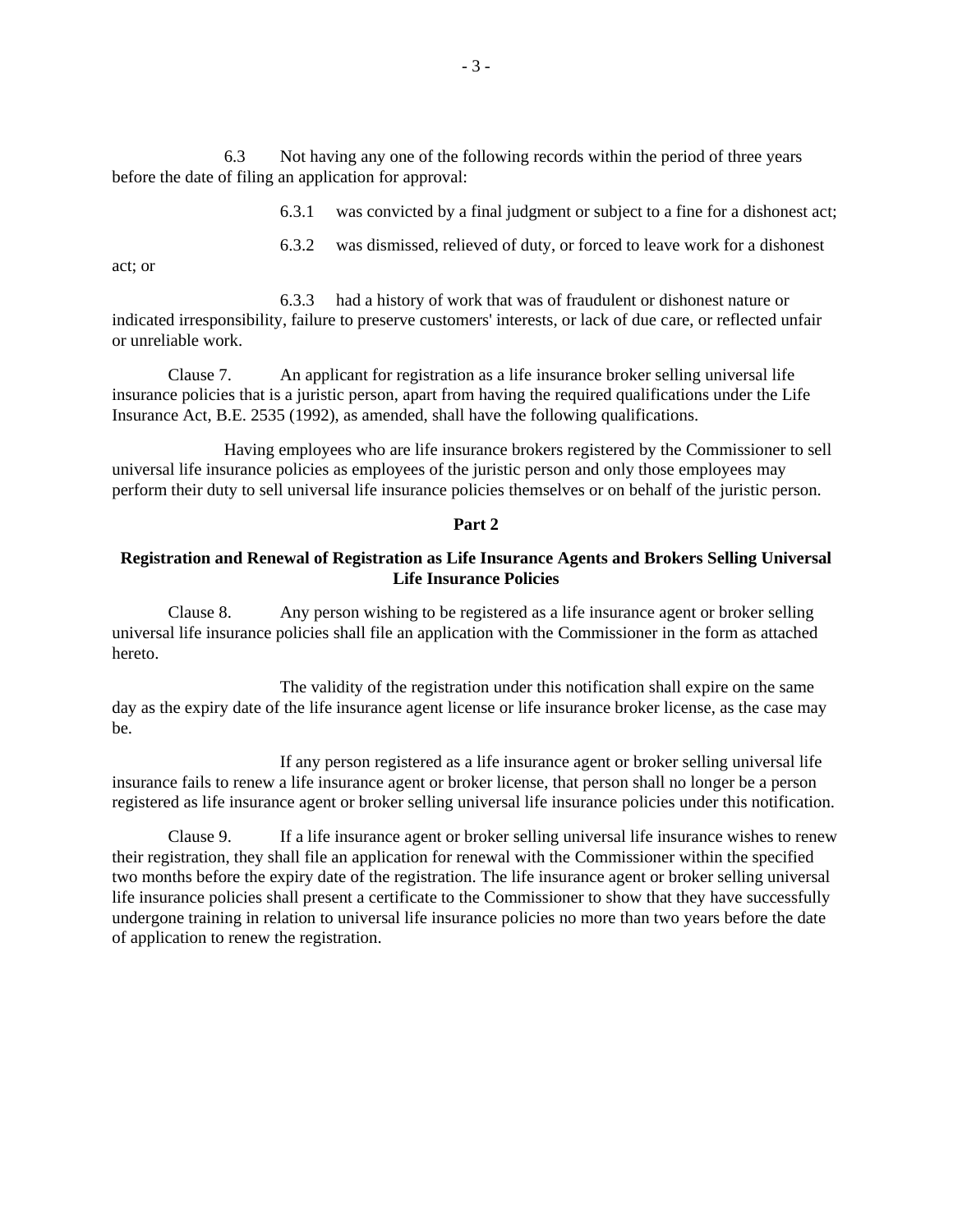#### **Part 3**

### **Revocation of Registration as Life Insurance Agents or Brokers Selling Universal Life Insurance Policies**

Clause 10. The Commissioner has the power to revoke the registration as a life insurance agent or broker selling universal life insurance policies if it appears to the Commissioner that:

10.1 incidents pursuant to section 81 of the Life Insurance Act, B.E. 2535 (1992), as amended, have occurred;

10.2 they violate or fail to comply with the duties in the sale or offering of universal life insurance policies; or

10.3 they lack qualifications under clause 5 or clause 7, as the case may be, or possess prohibited characteristics under clause 6.

#### **Part 4**

#### **Provisional Clause**

Clause 11. The person granted approval to be a life insurance agent or broker selling universal life insurance policies before the effective date of this notification and the approval has not expired shall be deemed as the person registered under this notification until the end of two years from the date the Commissioner grants approval to be a life insurance agent or broker selling universal life insurance policies. In the event that the life insurance agent or broker license is still valid on the expiry date of the two years, the end of the validity of the registration shall be extended to be the same day as the expiry date of the life insurance agent or broker license.

This notification shall come into force on 29 July 2009.

Notified on 29 July 2009.

-signature-

(Mrs. Chantra Purnariksha)

Secretary-General

Commissioner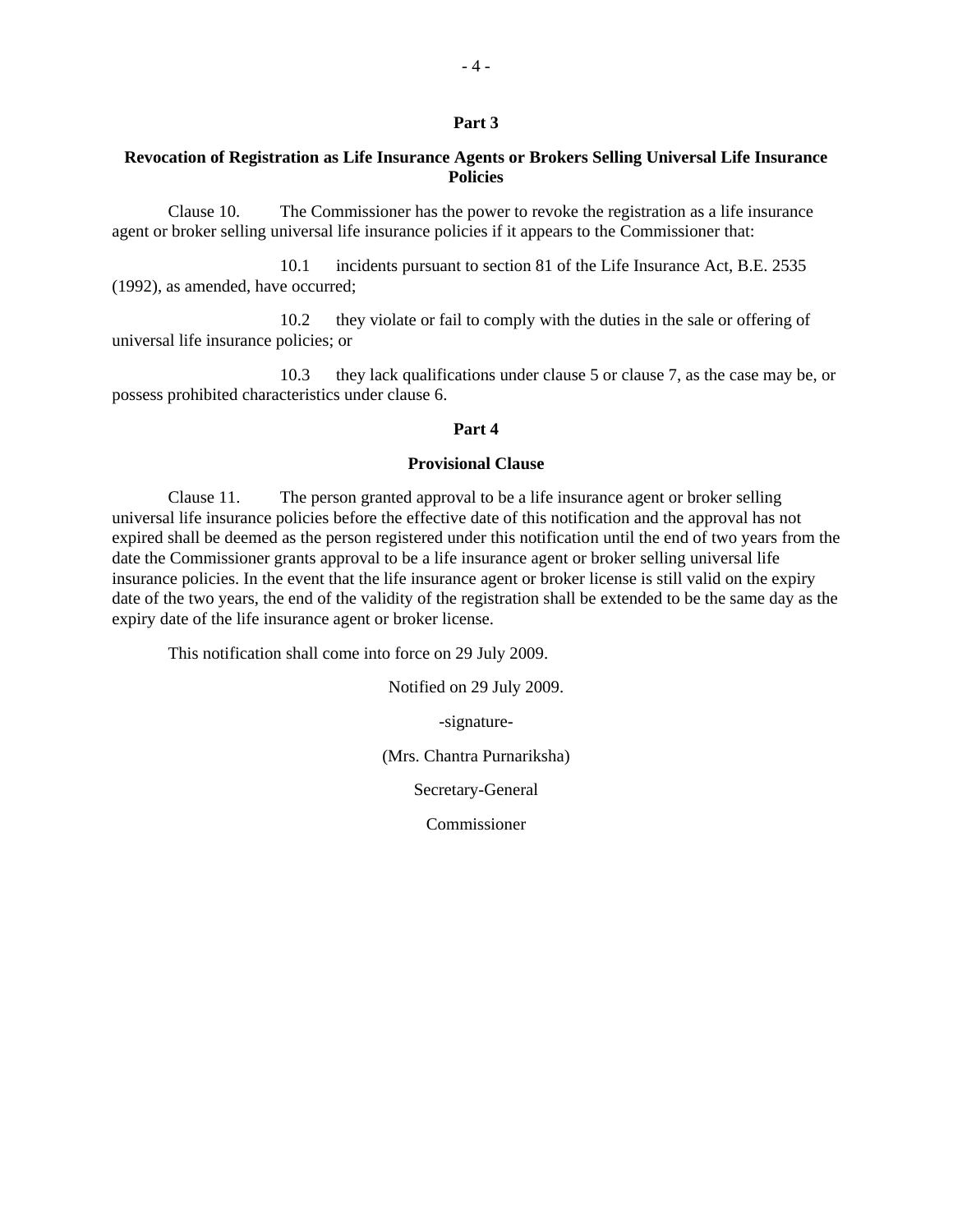Note: This notification is issued because the Notification of the Insurance Commission Re: Specification of Rules, Procedures for the Issuance and Offering of Insurance Policies and Performance of Duties of Life Insurance Agents and Brokers and Banks, B.E. 2551 (2008) requires that any person who will offer universal life insurance policies must be a life insurance agent or broker registered under the rules, procedures and conditions specified by the Commissioner. Therefore, it is necessary to issue this notification.

Reviewed by -signature-

Drafted/typed by Ayusri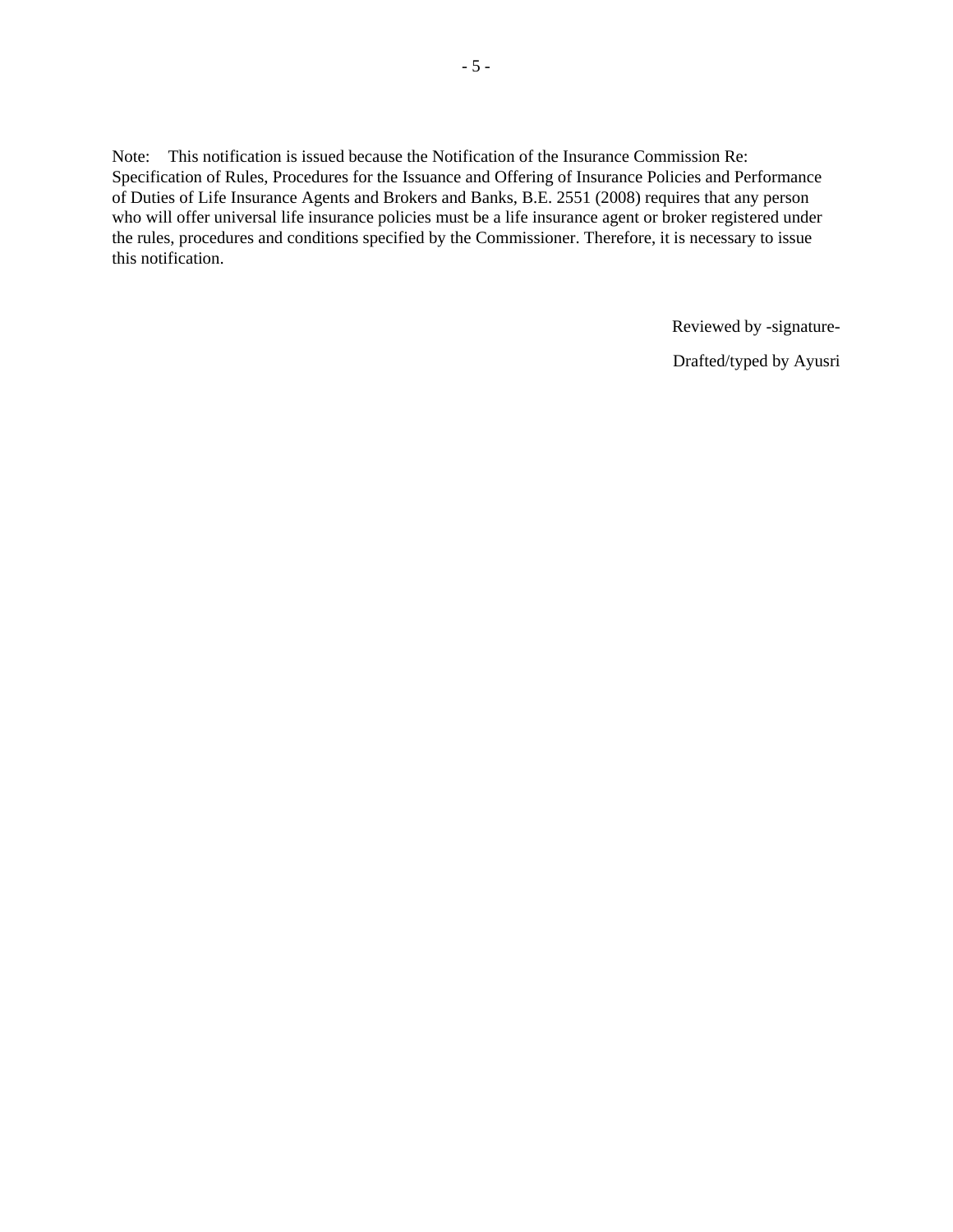## Office of the Insurance Commission (OIC)

# $\Box$  Application for Registration /  $\Box$  Application for Registration Renewal as Agent/Broker Selling Universal Life Insurance Policies

| Attn: |                                                               | the Commissioner                                                                                                                                                                                                                              |                                                                                           |  |  |
|-------|---------------------------------------------------------------|-----------------------------------------------------------------------------------------------------------------------------------------------------------------------------------------------------------------------------------------------|-------------------------------------------------------------------------------------------|--|--|
| 1.    |                                                               |                                                                                                                                                                                                                                               |                                                                                           |  |  |
| 2.    |                                                               |                                                                                                                                                                                                                                               |                                                                                           |  |  |
| 3.    |                                                               |                                                                                                                                                                                                                                               | Wish to apply for $(\ldots)$ registration as $(\ldots)$ an agent $(\ldots)$ a broker      |  |  |
|       |                                                               |                                                                                                                                                                                                                                               | $\dots$ renewal of registration as $\dots$ an agent $\dots$ a broker for the $\dots$ time |  |  |
|       |                                                               |                                                                                                                                                                                                                                               |                                                                                           |  |  |
| 4.    | I hereby certify that I possess the following qualifications: |                                                                                                                                                                                                                                               |                                                                                           |  |  |
|       | (1)                                                           | being a person granted a life insurance agent or broker for no less than six months;                                                                                                                                                          |                                                                                           |  |  |
|       | (2)                                                           | being a new seller of individual life insurance, either common or industrial, with a<br>minimum of 15 customers, or the minimum sum insured of no less than Baht 2 million,<br>exclusive of group insurance and single-premium insurance; and |                                                                                           |  |  |

- (3) having passed training on basic knowledge about universal life insurance policies in accordance with the courses approved by the Commissioner no more than two years before the date of applying for registration or renewal of registration.
- 5. I hereby certify that I do not possess the following prohibited characteristics.
	- (1) Having no record of offenses of misrepresentation, fraud or dishonesty under the law on securities and exchange, the law on finance, securities and credit foncier business, the law on commercial banks, the law on life insurance, the law on non-life insurance, or other laws in relation to financial business, whether Thai or foreign laws, within three years before the date of application for approval.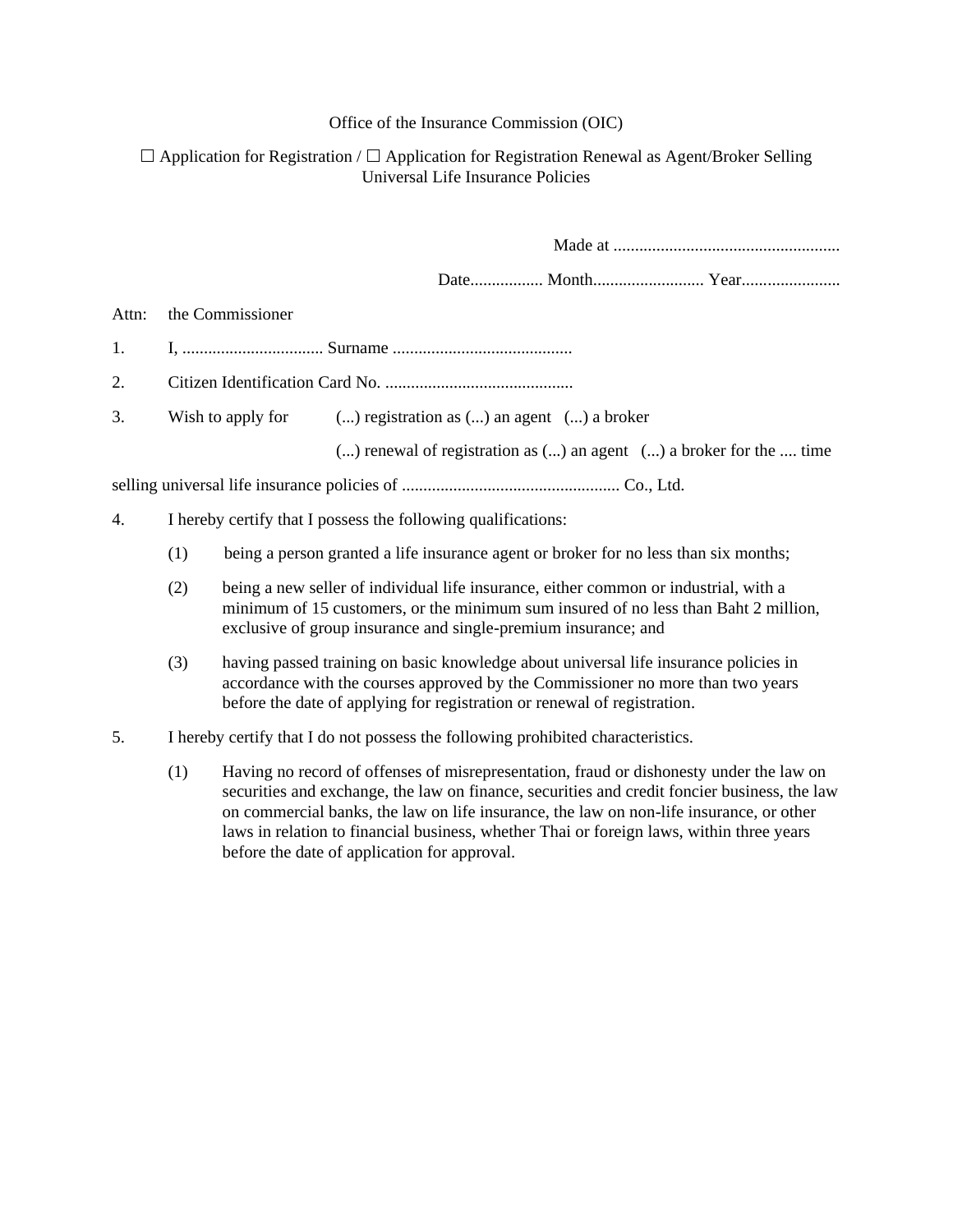- (2) Having no record of offenses under the law on anti-money laundering and counterterrorism financing, whether Thai or foreign laws.
- (3) Having neither one of the following records within the period of three years before the date of filing for approval:
	- (a) was convicted by a final judgment or subject to a fine for a dishonest act;
	- (b) was dismissed, relieved of duty, or forced to leave work for a dishonest act; or
	- (c) had a history of work that was of fraudulent or dishonest nature or indicated irresponsibility, failure to preserve customers' interests, or lack of due care, or reflected unfair or unreliable work.

signed....................................

(............................................)

Applicant for registration/Applicant for renewal of registration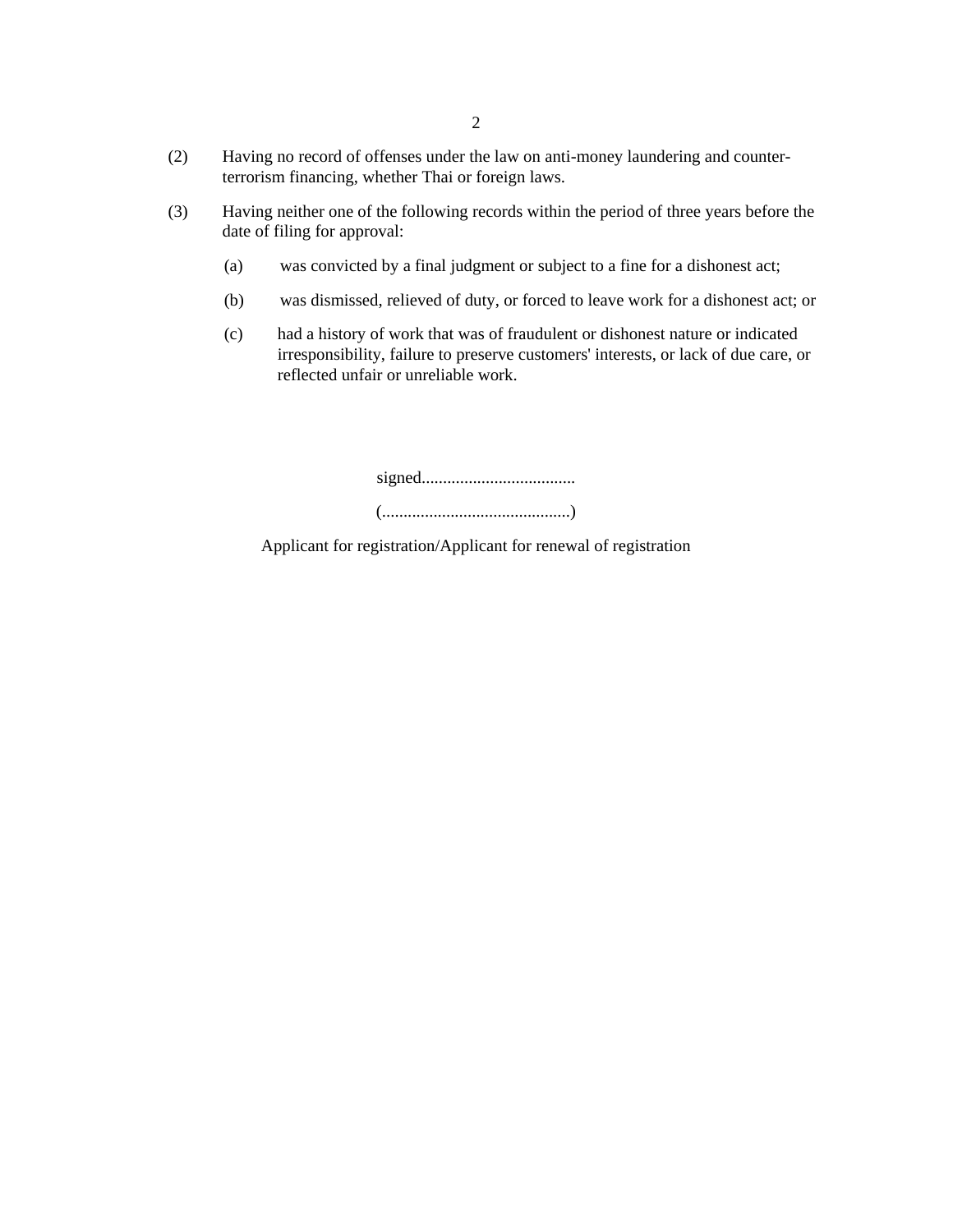### Office of the Insurance Commission (OIC)

# $\Box$  Application for Registration /  $\Box$  Application for Registration Renewal as an Agent/Broker Selling Universal Life Insurance Policies that is a Juristic Person

Made at .....................................................

Date................. Month.......................... Year.......................

Attn: the Commissioner

1. We, ..................................................................... Bank/Co., Ltd.

2. Life Insurance Broker License No. ....................

3. Wish to apply for (....) registration

(....) renewal of registration for the .... time

## 4. Hereby provide our representation to the Commissioner

(....) in the case of application for registration as a broker selling universal life insurance policies

(....) in the case of application for renewal of registration as a broker selling universal life insurance policies

as follows:

The company's ........... broker(s) selling universal life insurance policies, as per the attachment, is/are fully qualified and possesses/possess no prohibited characteristics of life insurance brokers per the Notification of the Commissioner Re: Rules, Procedures and Conditions for the Registration as Agents and Brokers Selling Universal Life Insurance Policies, B.E. 2552 (2009), notified on Date..... Month.... Year.....

Signed .....................................

(................................................)

Applicant for registration/Applicant for renewal of registration